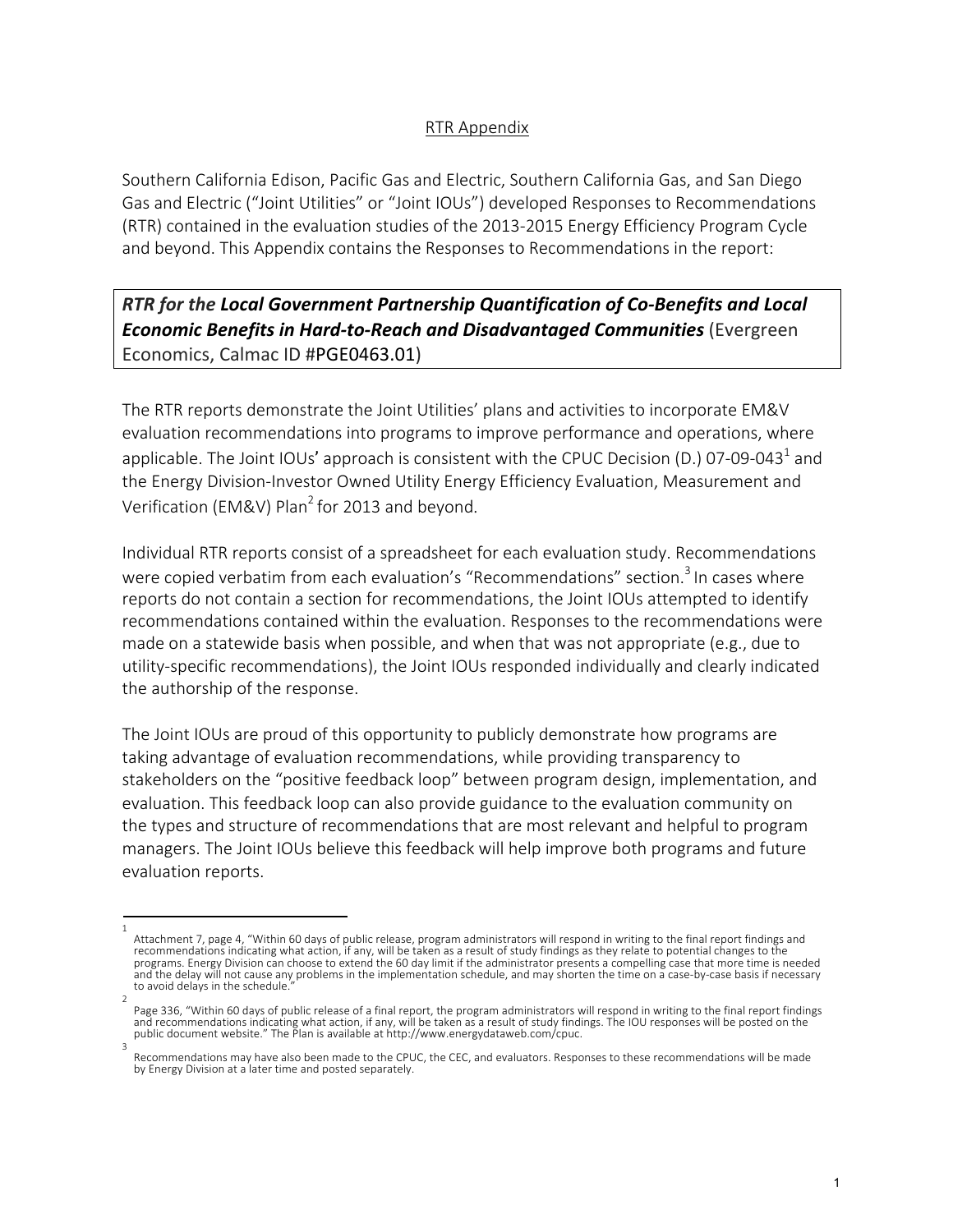**Study Title:** Local Government Partnership Quantification of Co-Benefits and Local Economic Benefits in Hard-to-Reach and Disadvantaged Communities **Program:** LGP Author: **Evergreen Economics** 

# **Response to Recommendations (RTR) in Impact, Process, and Market Assessment Studies**

**Calmac ID:** PGE0463.01

# **Link to Report:** http://calmac.org/publications/LGP\_Co-Benefits\_Final\_Report\_051421.pdf

|                |      |                                                                                                                                                                                                                                                        |                                                                                                                                                                                                                                                                                                                                                                                                                                                                                                    |                                                               | <b>PG&amp;E</b> (if applicable)               |                                                                                                                               | <b>SCE</b> (if applicable)                    |                                                                                                                                                                                                                                                                                                                                                                                                                                                                                                            | <b>SCG</b> (if applicable)                    |                                                                                                                                                                                                                                                                                                                                                                                                                                                                                                                                                                                                                                                                                                                          | <b>SDG&amp;E (if applicable)</b>             |                                                                                                                               |
|----------------|------|--------------------------------------------------------------------------------------------------------------------------------------------------------------------------------------------------------------------------------------------------------|----------------------------------------------------------------------------------------------------------------------------------------------------------------------------------------------------------------------------------------------------------------------------------------------------------------------------------------------------------------------------------------------------------------------------------------------------------------------------------------------------|---------------------------------------------------------------|-----------------------------------------------|-------------------------------------------------------------------------------------------------------------------------------|-----------------------------------------------|------------------------------------------------------------------------------------------------------------------------------------------------------------------------------------------------------------------------------------------------------------------------------------------------------------------------------------------------------------------------------------------------------------------------------------------------------------------------------------------------------------|-----------------------------------------------|--------------------------------------------------------------------------------------------------------------------------------------------------------------------------------------------------------------------------------------------------------------------------------------------------------------------------------------------------------------------------------------------------------------------------------------------------------------------------------------------------------------------------------------------------------------------------------------------------------------------------------------------------------------------------------------------------------------------------|----------------------------------------------|-------------------------------------------------------------------------------------------------------------------------------|
| Item           | Page | <b>Findings</b>                                                                                                                                                                                                                                        | <b>Best Practice /</b><br><b>Recommendations</b><br>(Verbatim from<br><b>Final Report)</b>                                                                                                                                                                                                                                                                                                                                                                                                         | Recommenda-<br>tion<br><b>Recipient</b>                       | <b>Disposi-</b><br>tion                       | <b>Disposition Notes</b>                                                                                                      | Disposi-<br>tion                              | <b>Disposition Notes</b>                                                                                                                                                                                                                                                                                                                                                                                                                                                                                   | <b>Disposi-</b><br>tion                       | <b>Disposition Notes</b>                                                                                                                                                                                                                                                                                                                                                                                                                                                                                                                                                                                                                                                                                                 | Disposi-<br>tion                             | <b>Disposition Notes</b>                                                                                                      |
|                |      |                                                                                                                                                                                                                                                        |                                                                                                                                                                                                                                                                                                                                                                                                                                                                                                    | If incorrect,<br>please<br>indicate and<br>redirect in notes. | Choose:<br>Accepted,<br>Rejected,<br>or Other | Examples:<br>Describe specific program change,<br>give reason for rejection, or indi-<br>cate that it's under further review. | Choose:<br>Accepted,<br>Rejected,<br>or Other | Examples:<br>Describe specific program change,<br>give reason for rejection, or indi-<br>cate that it's under further review.                                                                                                                                                                                                                                                                                                                                                                              | Choose:<br>Accepted,<br>Rejected,<br>or Other | Examples:<br>Describe specific program change,<br>give reason for rejection, or indi-<br>cate that it's under further review.                                                                                                                                                                                                                                                                                                                                                                                                                                                                                                                                                                                            | Choose:<br>Accepted<br>Rejected,<br>or Other | Examples:<br>Describe specific program change,<br>give reason for rejection, or indi-<br>cate that it's under further review. |
| 1              | - 5  | There are activities, outputs and<br>outcomes identified through<br>the co-benefits research that<br>are not currently included in the<br>logic models.                                                                                                | Update the LGP program logic<br>models to include the new ac-<br>tivities, outputs, and outcomes<br>that were identified as co-ben-<br>efits through this research.                                                                                                                                                                                                                                                                                                                                | All IOUs                                                      | Accepted                                      | <b>PG&amp;E Local Government Partner-</b><br>ships will update program theory<br>logic models.                                | Other                                         | SCE will be closing all existing LGP<br>programs at the end of this year so<br>we are not in a position to carry<br>out any recommendations from<br>this report. Additionally, SCE is<br>currently in the solicitation pro-<br>cess for third-party implementa-<br>tion of new Local Public Sector<br>programs in 2022 and contracts<br>have not been awarded, therefore<br>no implementer can respond to<br>these recommendations. As such,<br>SCE will not be responding to the<br>RTRs for this report. | Other                                         | SoCalGas is sunsetting its current<br><b>Local Government Partnership</b><br>program model at the end of 2021<br>and transitioning to a Public Sec-<br>tor Regional Energy Pathways.<br>Moving forward in 2022, SoCalGas<br>is launching Public Sector Regional<br>Pathways to expand the program<br>reach with flexible and nimble<br>strategies to better support all<br>Public Sector customers and align<br>with State's new TSB metrics. We<br>appreciate the feedback provided<br>through the LGP Quantification of<br>Co-Benefits and Local Economic<br>Benefits in Hard-to-Reach and<br>DAC. SoCalGas will consider how<br>some of these metrics could value<br>future programs with Public Sector<br>customers. | Other                                        | SDG&E's LGP programs closed on<br>3/31/2021 and therefore there are<br>no additional activities.                              |
| $\overline{2}$ | -5   | Data is varied and not consist-<br>ently collected across LGPs for<br>identified co-benefits. Before<br>moving to wide scale collection,<br>it would be useful to collect<br>data from a select few LGPs be-<br>fore requiring it across the<br>board. | To test this methodology, the<br>IOUs should require a small<br>number of LGPs to report on<br>the co-benefits tracking data<br>associated with the activities<br>conducted by their specific<br>partnerships. We suggest using<br>the partnerships that were<br>identified by the IOU Study<br>Team as high priority for our<br>in-depth interviews that are<br>not slated for closure in the<br>near future including:<br>• Sierra Nevada Energy<br>Watch (PG&E)<br>• Ventura County Partnership | PG&E, SCE,<br>SoCalGas                                        | Accepted                                      | PG&E will collect co-benefits track-<br>ing data for 8 LGPs.                                                                  | Other                                         | See #1.                                                                                                                                                                                                                                                                                                                                                                                                                                                                                                    | Other                                         | SoCalGas is sunsetting its current<br><b>Local Government Partnership</b><br>program model at the end of 2021<br>and transitioning to a Public Sec-<br>tor Regional Energy Pathways.<br>Moving forward in 2022, SoCalGas<br>is launching Public Sector Regional<br>Pathways to expand the program<br>reach with flexible and nimble<br>strategies to better support all<br>Public Sector customers and align<br>with State's new TSB metrics. We<br>appreciate the feedback provided<br>through the LGP Quantification of<br><b>Co-Benefits and Local Economic</b><br>Benefits in Hard-to-Reach and<br>DAC. SoCalGas will consider how                                                                                   |                                              |                                                                                                                               |